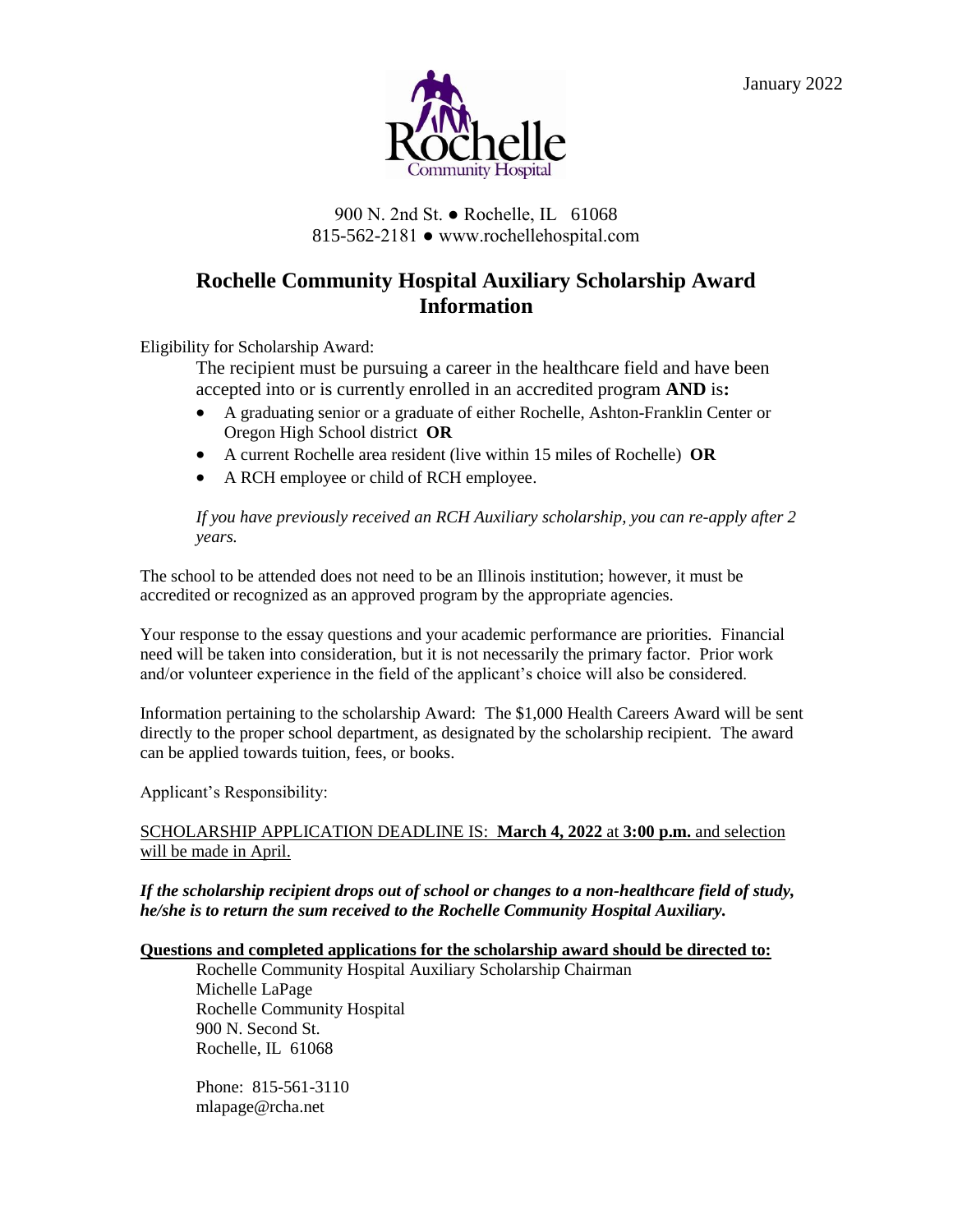

# **Rochelle Community Hospital Auxiliary Application for Health Careers Scholarship**

*Please print or type. All blanks must be completed. Use N/A for questions that are not applicable.*

|                                                             | Telephone: Number of years at present address: __________________________________ |  |  |  |
|-------------------------------------------------------------|-----------------------------------------------------------------------------------|--|--|--|
|                                                             |                                                                                   |  |  |  |
| Marital Status (Check one): Single Married Divorced Widowed |                                                                                   |  |  |  |
|                                                             |                                                                                   |  |  |  |
| Dependents (age & relationship):                            |                                                                                   |  |  |  |

## **II. Educational Information**

Check the following Health Careers in which you are interested in pursuing:

| Nursing                       | Pharmacy                  |
|-------------------------------|---------------------------|
| Physician                     | X-ray Technician          |
| Physical/Occupational Therapy | Lab Technician            |
| <b>Respiratory Therapy</b>    | <b>Health Informatics</b> |
| Other                         |                           |

 $\frac{1}{2}$  ,  $\frac{1}{2}$  ,  $\frac{1}{2}$  ,  $\frac{1}{2}$  ,  $\frac{1}{2}$  ,  $\frac{1}{2}$  ,  $\frac{1}{2}$  ,  $\frac{1}{2}$  ,  $\frac{1}{2}$  ,  $\frac{1}{2}$  ,  $\frac{1}{2}$  ,  $\frac{1}{2}$  ,  $\frac{1}{2}$  ,  $\frac{1}{2}$  ,  $\frac{1}{2}$  ,  $\frac{1}{2}$  ,  $\frac{1}{2}$  ,  $\frac{1}{2}$  ,  $\frac{1$ 

What is your professional goal (specific interest)?

 $\overline{\phantom{a}}$  , and the contribution of the contribution of the contribution of the contribution of the contribution of the contribution of the contribution of the contribution of the contribution of the contribution of the What is your expected academic level as of September 2022? What is your cumulative grade point average? \_\_\_\_\_\_\_\_\_\_\_\_\_\_\_\_\_\_\_\_\_\_\_\_\_\_\_\_\_\_\_\_\_\_\_\_\_\_\_\_\_\_\_\_ What school will you attend this fall? \_\_\_\_\_\_\_\_\_\_\_\_\_\_\_\_\_\_\_\_\_\_\_\_\_\_\_\_\_\_\_\_\_\_\_\_\_\_\_\_\_\_\_\_\_\_\_\_\_\_\_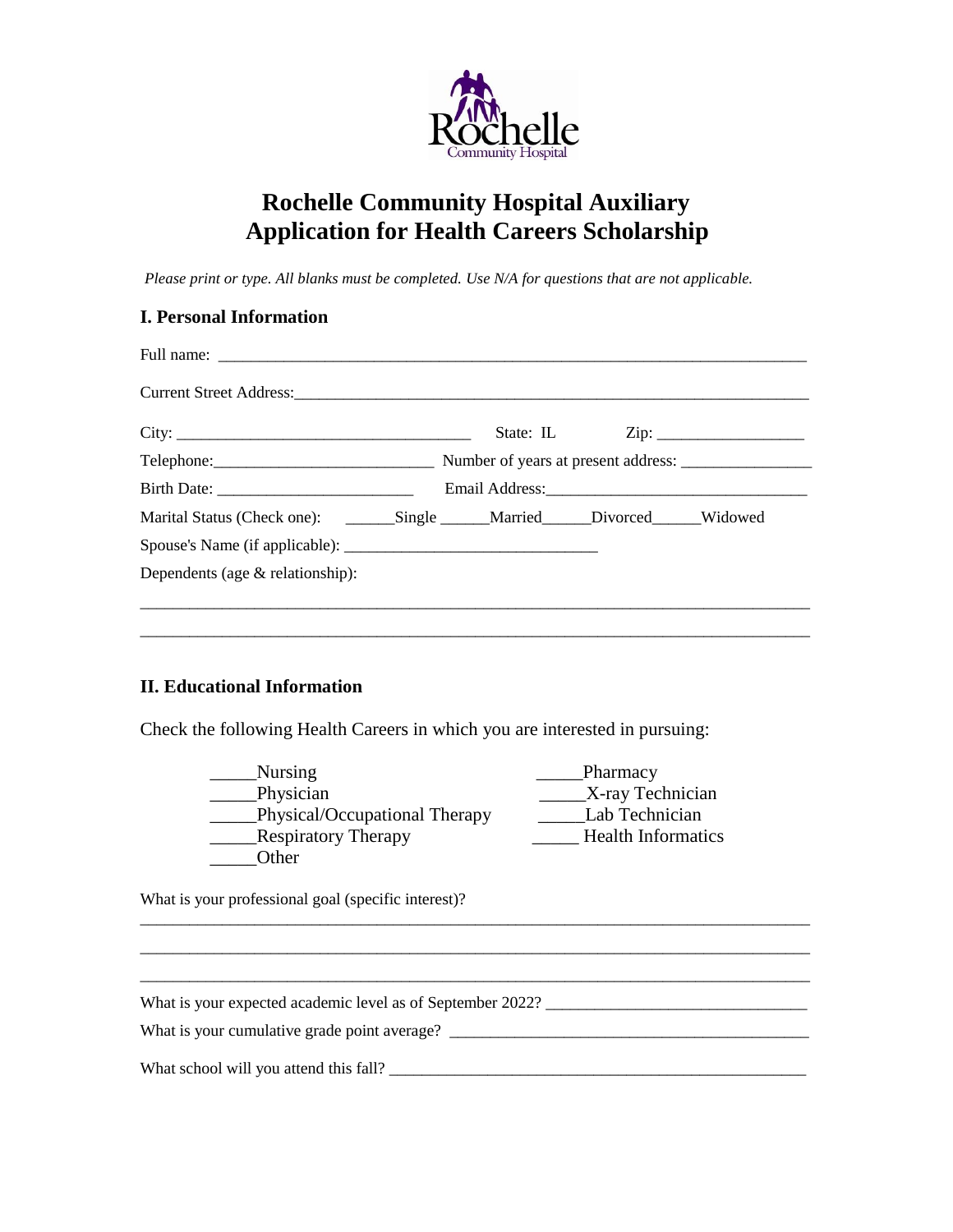#### **Page 2**

Full or part-time? \_\_\_\_\_\_\_\_\_\_\_\_\_\_\_\_\_\_ Expected graduation date? \_\_\_\_\_\_\_\_\_\_\_\_\_\_\_\_\_\_\_\_\_\_\_\_\_\_\_

If part-time, specifically what else will you be doing? \_\_\_\_\_\_\_\_\_\_\_\_\_\_\_\_\_\_\_\_\_\_\_\_\_\_\_\_\_\_\_\_\_\_\_\_\_\_

Residence plans: Dormitory \_\_\_\_\_\_ Home \_\_\_\_\_\_ Other (specify) \_\_\_\_\_\_\_\_\_\_\_\_\_\_\_\_\_\_\_\_\_\_\_\_\_\_\_\_

List in chronological order all schools attended beyond elementary school and degrees or diplomas granted.

 $\overline{\phantom{a}}$  ,  $\overline{\phantom{a}}$  ,  $\overline{\phantom{a}}$  ,  $\overline{\phantom{a}}$  ,  $\overline{\phantom{a}}$  ,  $\overline{\phantom{a}}$  ,  $\overline{\phantom{a}}$  ,  $\overline{\phantom{a}}$  ,  $\overline{\phantom{a}}$  ,  $\overline{\phantom{a}}$  ,  $\overline{\phantom{a}}$  ,  $\overline{\phantom{a}}$  ,  $\overline{\phantom{a}}$  ,  $\overline{\phantom{a}}$  ,  $\overline{\phantom{a}}$  ,  $\overline{\phantom{a}}$  $\overline{\phantom{a}}$  ,  $\overline{\phantom{a}}$  ,  $\overline{\phantom{a}}$  ,  $\overline{\phantom{a}}$  ,  $\overline{\phantom{a}}$  ,  $\overline{\phantom{a}}$  ,  $\overline{\phantom{a}}$  ,  $\overline{\phantom{a}}$  ,  $\overline{\phantom{a}}$  ,  $\overline{\phantom{a}}$  ,  $\overline{\phantom{a}}$  ,  $\overline{\phantom{a}}$  ,  $\overline{\phantom{a}}$  ,  $\overline{\phantom{a}}$  ,  $\overline{\phantom{a}}$  ,  $\overline{\phantom{a}}$ \_\_\_\_\_\_\_\_\_\_\_\_\_\_\_\_\_\_\_\_\_\_\_\_\_\_\_\_\_\_\_\_\_\_\_\_\_\_\_\_\_\_\_\_\_\_\_\_\_\_\_\_\_\_\_\_\_\_\_\_\_\_\_\_\_\_\_\_\_\_\_\_\_\_\_\_\_\_\_\_\_\_  $\overline{\phantom{a}}$  ,  $\overline{\phantom{a}}$  ,  $\overline{\phantom{a}}$  ,  $\overline{\phantom{a}}$  ,  $\overline{\phantom{a}}$  ,  $\overline{\phantom{a}}$  ,  $\overline{\phantom{a}}$  ,  $\overline{\phantom{a}}$  ,  $\overline{\phantom{a}}$  ,  $\overline{\phantom{a}}$  ,  $\overline{\phantom{a}}$  ,  $\overline{\phantom{a}}$  ,  $\overline{\phantom{a}}$  ,  $\overline{\phantom{a}}$  ,  $\overline{\phantom{a}}$  ,  $\overline{\phantom{a}}$ 

\_\_\_\_\_\_\_\_\_\_\_\_\_\_\_\_\_\_\_\_\_\_\_\_\_\_\_\_\_\_\_\_\_\_\_\_\_\_\_\_\_\_\_\_\_\_\_\_\_\_\_\_\_\_\_\_\_\_\_\_\_\_\_\_\_\_\_\_\_\_\_\_\_\_\_\_\_\_\_\_\_\_

Name of School - Degree Year Graduated/Degree Received

What honors (academic or otherwise) have you received and when? (Examples: National Honor Society, service club member, athletics, arts, academics, certifications, nominations, Renaissance, community involvement)

 $\overline{\phantom{a}}$  ,  $\overline{\phantom{a}}$  ,  $\overline{\phantom{a}}$  ,  $\overline{\phantom{a}}$  ,  $\overline{\phantom{a}}$  ,  $\overline{\phantom{a}}$  ,  $\overline{\phantom{a}}$  ,  $\overline{\phantom{a}}$  ,  $\overline{\phantom{a}}$  ,  $\overline{\phantom{a}}$  ,  $\overline{\phantom{a}}$  ,  $\overline{\phantom{a}}$  ,  $\overline{\phantom{a}}$  ,  $\overline{\phantom{a}}$  ,  $\overline{\phantom{a}}$  ,  $\overline{\phantom{a}}$  $\overline{\phantom{a}}$  , and the contribution of the contribution of the contribution of the contribution of the contribution of the contribution of the contribution of the contribution of the contribution of the contribution of the  $\overline{\phantom{a}}$  ,  $\overline{\phantom{a}}$  ,  $\overline{\phantom{a}}$  ,  $\overline{\phantom{a}}$  ,  $\overline{\phantom{a}}$  ,  $\overline{\phantom{a}}$  ,  $\overline{\phantom{a}}$  ,  $\overline{\phantom{a}}$  ,  $\overline{\phantom{a}}$  ,  $\overline{\phantom{a}}$  ,  $\overline{\phantom{a}}$  ,  $\overline{\phantom{a}}$  ,  $\overline{\phantom{a}}$  ,  $\overline{\phantom{a}}$  ,  $\overline{\phantom{a}}$  ,  $\overline{\phantom{a}}$ 

## **III. Occupational Information**

In what health or science-related fields or activities have you been involved with for recreation, as a volunteer, or an employee? (Please highlight any volunteer activities.)

| Organization                                      | Dates or Total Hours | Responsibilities                                                                                       |  |
|---------------------------------------------------|----------------------|--------------------------------------------------------------------------------------------------------|--|
|                                                   |                      |                                                                                                        |  |
|                                                   |                      |                                                                                                        |  |
| part-time.                                        |                      | List all jobs you have held (dates, employer, and type of work) and indicate whether they were full or |  |
| Employer                                          | Dates                | Responsibilities                                                                                       |  |
|                                                   |                      |                                                                                                        |  |
|                                                   |                      |                                                                                                        |  |
|                                                   |                      |                                                                                                        |  |
| Additional non-healthcare related volunteer work. |                      |                                                                                                        |  |
| Organization                                      | Dates or Total Hours |                                                                                                        |  |
|                                                   |                      |                                                                                                        |  |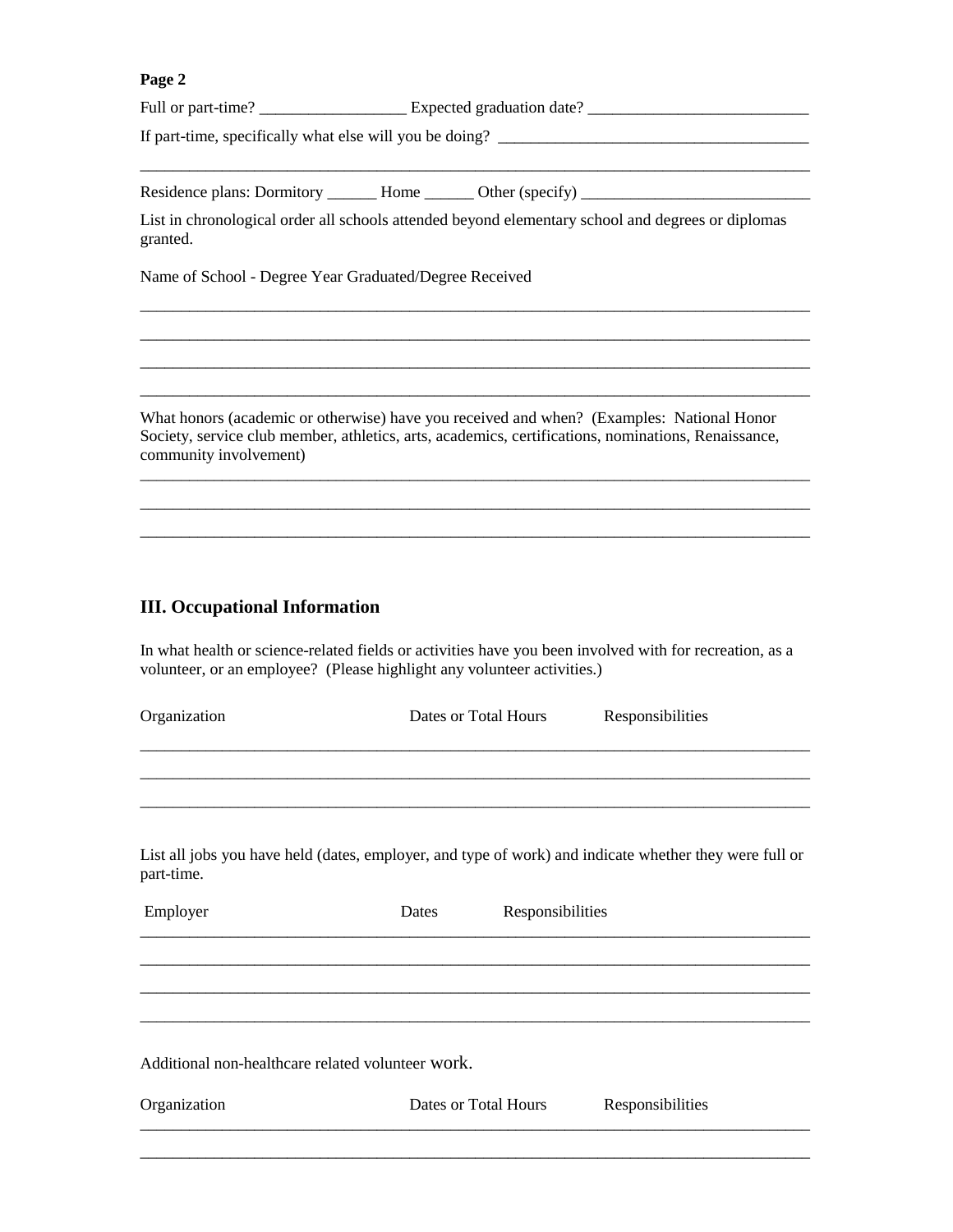## **Page 3**

## **IV. Confidential Information (only complete father/mother information if you are single and reside with one or both)**

| <b>Father's Information</b>                                                                         |                                    |  |  |
|-----------------------------------------------------------------------------------------------------|------------------------------------|--|--|
|                                                                                                     |                                    |  |  |
| Address (if different than yours):                                                                  |                                    |  |  |
|                                                                                                     |                                    |  |  |
|                                                                                                     |                                    |  |  |
| <b>Mother's Information</b>                                                                         |                                    |  |  |
|                                                                                                     |                                    |  |  |
| Address (if different than yours):                                                                  |                                    |  |  |
|                                                                                                     |                                    |  |  |
|                                                                                                     |                                    |  |  |
| Number $\&$ ages of siblings (if you are living at home)                                            |                                    |  |  |
|                                                                                                     |                                    |  |  |
| Spouse's place of employment (if applicable)                                                        |                                    |  |  |
|                                                                                                     |                                    |  |  |
|                                                                                                     |                                    |  |  |
|                                                                                                     |                                    |  |  |
| Do you contribute to the support of any other person(s) or have other financial obligations? If so, |                                    |  |  |
| explain. (Example: Current loans - amount and when due.)                                            |                                    |  |  |
|                                                                                                     |                                    |  |  |
| Below, list your resources and anticipated expenses for the coming school year.                     |                                    |  |  |
| RESOURCES (Estimated per academic year)                                                             | EXPENSES (per academic year)       |  |  |
| Parents \$                                                                                          | Tuition & fees $\frac{1}{2}$ [100] |  |  |
| Other Scholarships \$                                                                               | Room & Board \$                    |  |  |
| Personal savings \$                                                                                 | Books & Supplies \$                |  |  |
| Employment \$                                                                                       | Transportation \$                  |  |  |
| Loans $\frac{\sqrt{2}}{2}$                                                                          | Personal & other \$                |  |  |
| Other* $\frac{1}{2}$                                                                                |                                    |  |  |
| TOTAL \$                                                                                            | TOTAL \$                           |  |  |